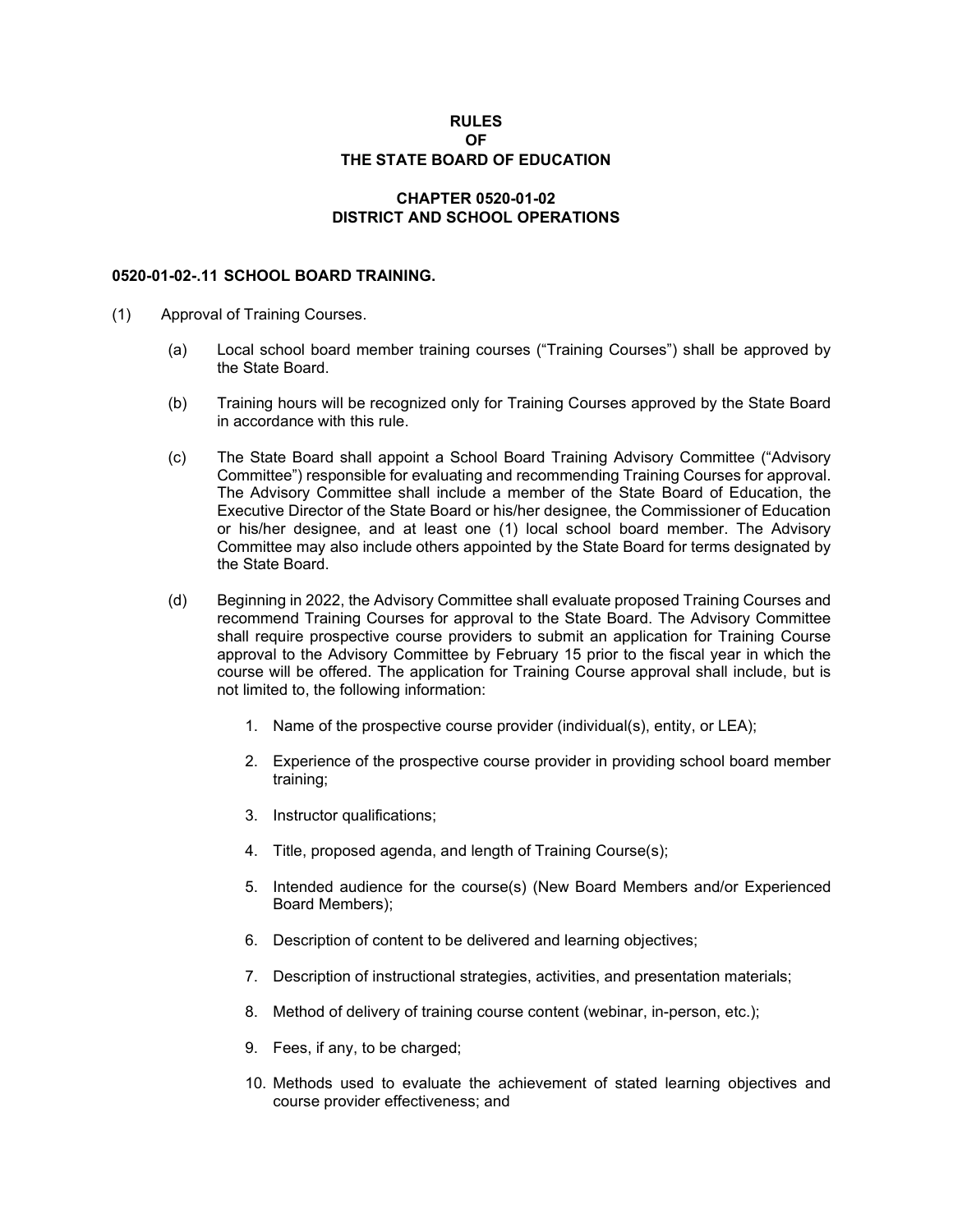- 11. If an LEA proposes Training Courses for approval, the proposal shall state whether the Training Courses are restricted to members of the LEA's Board of Education or if Training Courses will be open to any Board of Education member who wishes to participate.
- (e) Any Training Courses not recommended for approval may be re-submitted by the provider to the Advisory Committee during the next application cycle.
- (f) Training Courses that meet the requirements of this rule and are recommended by the Advisory Committee for approval shall be submitted by the Advisory Committee to the State Board for approval.
	- 1. Beginning in 2022, the Advisory Committee shall submit recommended Training Courses for approval to the State Board no later than May 1 prior to the fiscal year in which the course will be offered.
	- 2. Training Courses recommended by the Advisory Committee and approved by the State Board shall be included in State Board Local School Board Member Training Policy 2.100.
	- 3. Training Course approvals are valid for three (3) years, unless the provider or State Board indicates the course is proposed or approved for a shorter period of time.
	- 4. Approved Training Course providers shall notify State Board staff if any changes to information outlined in subparagraph (1)(d) are made to approved Training Courses during the approval period. State Board staff shall determine if reapproval by the State Board is required as a result of the changes.
- (g) When submitting recommended Training Courses for approval to the State Board, the Advisory Committee shall include a summary of the reasons for the approval recommendation.
- (2) Training Requirements.
	- (a) Training Requirements for New Board Members. Beginning on July 1, 2022, newly elected or newly appointed members of a local board of education ("New Board Members") shall, at a minimum, participate in twenty-one (21) hours of training during their first year in office. The twenty-one (21) hours shall include fourteen (14) hours of orientation Training Courses covering topics outlined in subparagraph (2)(a)(1); however, if a New Board Member has been elected to a local board of education with a break in service of more than four (4) years, the New Board Member may choose to substitute any orientation Training Course with any other approved Training Course to count toward the required fourteen (14) hours of orientation training. The remaining seven (7) hours shall be selected from any additional approved Training Course(s). All required training hours shall be completed within twelve (12) months of joining the local board of education.
		- 1. Orientation Training Course Content. New Board Members shall complete orientation Training Courses covering the following topics:
			- i. Education's governance structure, including an overview of the roles and responsibilities of the State Board of Education, Department of Education, and the Public Charter School Commission;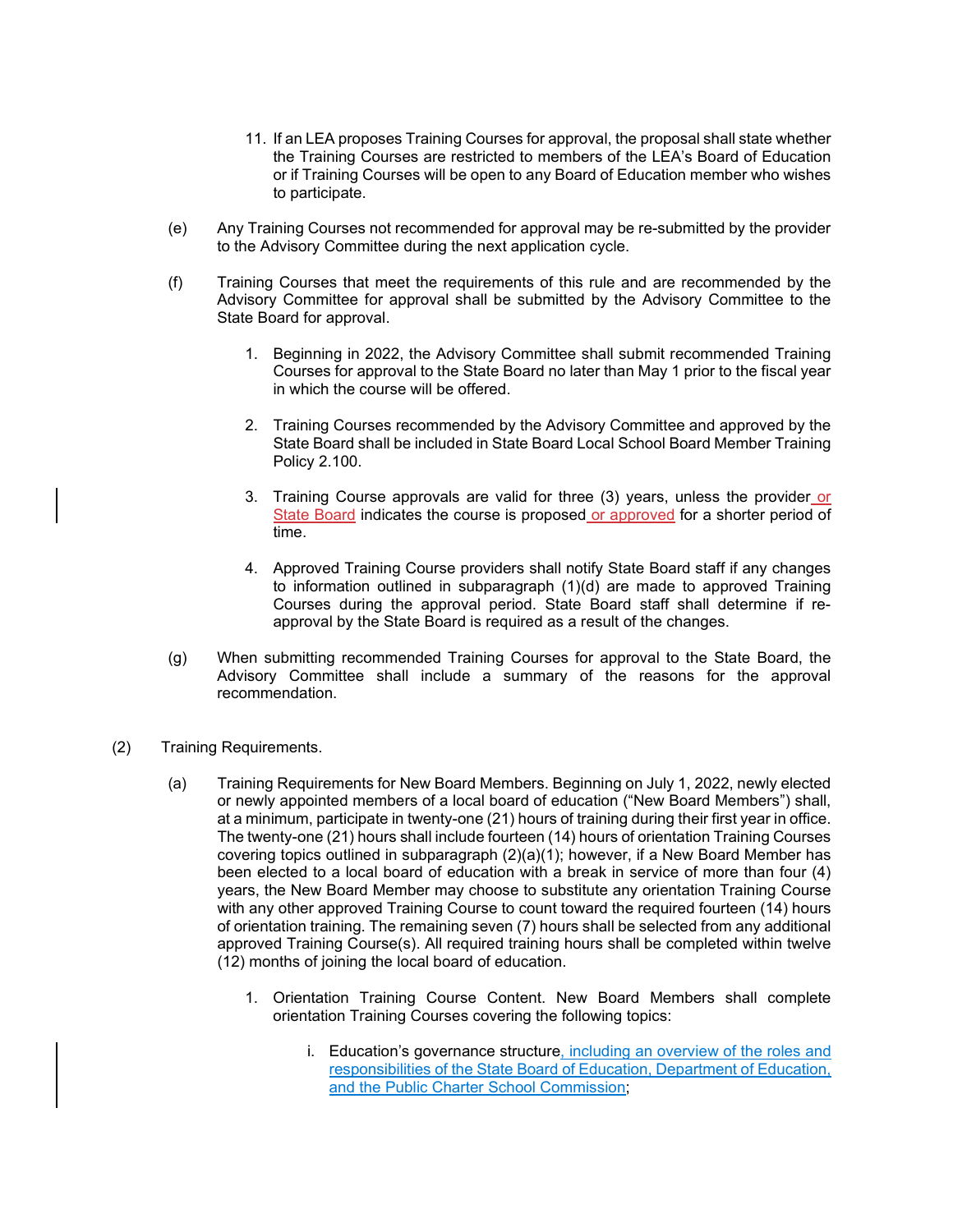- ii. School data and finance;
- iii. Communication and engagement;
- iv. Board policies;
- v. Strategic planning;
- vi. School law;
- vii. Board/Director of Schools relations;
- viii. Board/staff relations;
- ix. Board/student relations;
- x. Tennessee open meetings and open records requirements; and
- xi. Conflict of interest and ethics.
- (b) Training Requirements for Experienced Board Members. Beginning on July 1, 2022, experienced local school board members with one (1) or more years of service on a local board of education with a break in service of no more than four (4) years ("Experienced Board Members") shall, at a minimum, complete seven (7) hours of training each fiscal year.
	- 1. Training Course Content. Experienced Board Members shall select any approved Training Course(s) to meet the required seven (7) hours each fiscal year.
	- 2. Local school board members who are re-elected to a local board of education with no break in service shall be considered Experienced Board Members for training purposes.
- (3) School Board Member Stipends and Monitoring.
	- (a) Local school board members may receive a stipend for completing approved Training Courses, subject to available funding. The Department of Education may be responsible for administration of any stipend payments utilizing state funds.
	- (b) The Department of Education shall be responsible for monitoring local school board member compliance with these rules. Approved Training Course providers shall provide a list to the Department of Education of all local school board members who have completed approved Training Courses during the fiscal year. This report shall be submitted to the Department of Education by July 15 following each fiscal year.
	- (b)(c) If a local school board member is unable to complete all required training hours due to an unanticipated hardship, the Commissioner of Education may reduce the number of required hours required for the board member under this rule upon receiving explanation of the unanticipated hardship and request for reduction. Any reduction granted by the Commissioner of Education shall only be valid for one (1) year. If a New Board Member is granted a reduction by the Commissioner, any orientation Training Courses not completed by the board member shall be made up in the following year. If a local school board member was unable to complete any of the required training hours due to an unanticipated